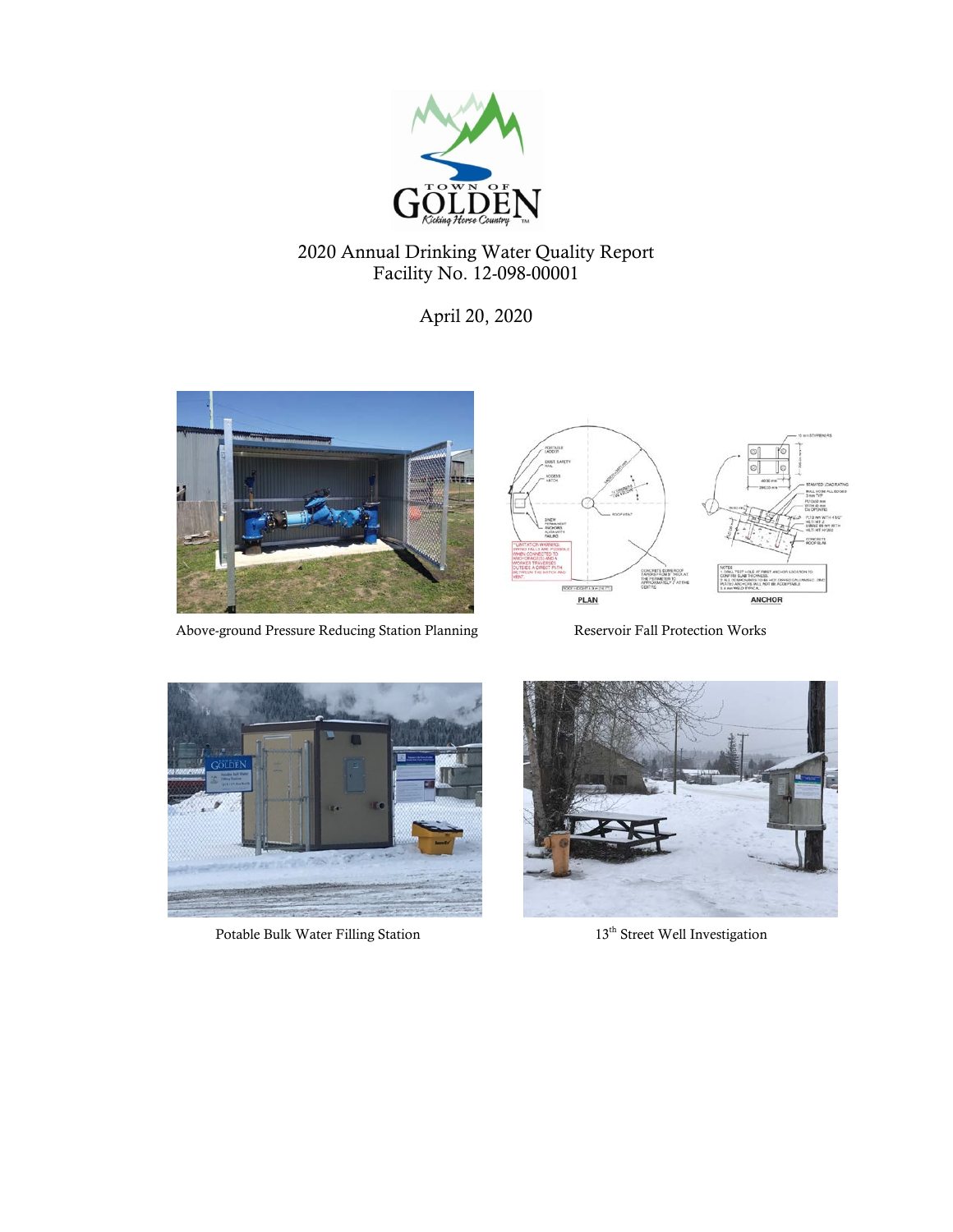| <b>Table of Contents</b>               | Page      |
|----------------------------------------|-----------|
|                                        |           |
| Introduction                           |           |
| Water Distribution System Overview     | $3 - 5$   |
| Testing and Monitoring Program         |           |
| System Maintenance and Repairs         |           |
| <b>System Improvements</b>             | $6 - 7$   |
| <b>Operator Education and Training</b> |           |
| <b>Cross Connection Control</b>        | $7 - 8$   |
| <b>SCADA</b> System                    | 8-9       |
| Events/Emergency Response              |           |
| Plans for 2021                         | 9         |
| Sample Analysis Results                | $9-10$    |
| <b>Turbidity Analysis</b>              | $10 - 11$ |
| Summary                                |           |

## Appendix:

Drinking Water Package – ALS Environmental

## Attachments:

Municipal Water Supply Contingency Plan, 2021 Update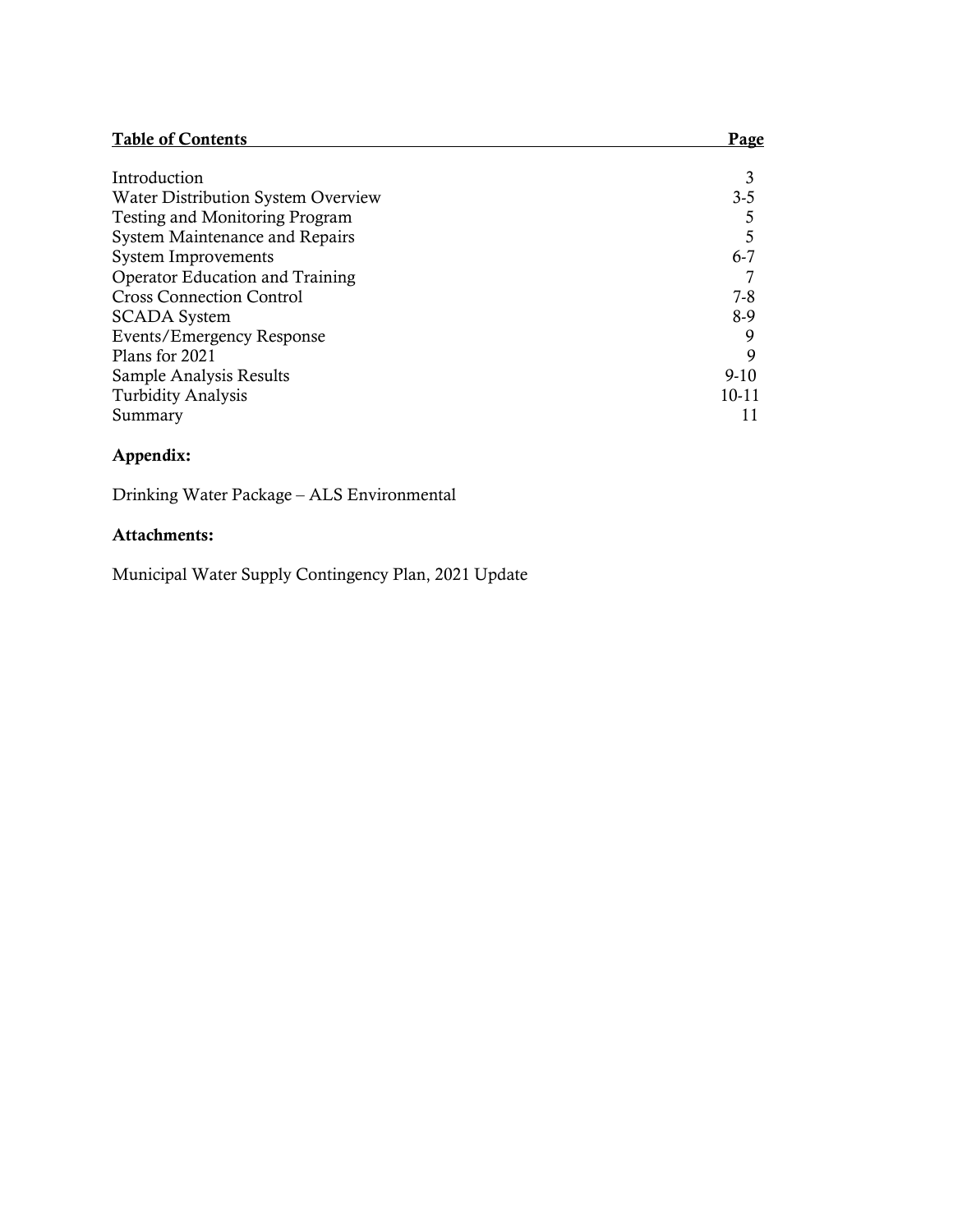### 1.0 Introduction

The purpose of this report is to provide information on the monitoring and maintenance of the Town of Golden's water distribution system over the course of the last calendar year, as directed in the municipality's Interior Health Water System Operating Permit and mandated by the Drinking Water Protection Act.

The Drinking Water Quality Monitoring program generates data for the continuous trending of the community's water quality, as well as the performance of the entire distribution system in a reliable and systematic way. The program allows for potential health hazards to be quickly identified and corrected and for consumer enquiries to be accurately addressed in a timely manner.

Included in this document is:

- A brief introduction to the Town of Golden's water distribution system;
- 2020 consumption information;
- Drinking water monitoring and testing program information;
- A description of any major improvements made to the system within the last calendar year;
- A brief summary of planned initiatives for the current year; and,
- A summary of all water sample results collected in 2020.

The information contained herein collectively serves to confirm and verify the water system's continued performance in delivering a safe and sufficient supply of drinking water to the community.

### 2.0 Water Distribution System Overview

*Groundwater Wells:* There are 5 wells with a combined total pumping capacity of 1478 Imperial Gallons per Minute (Igpm) or 112 Litres per second (Lps) providing water to a common distribution system. Two wells are located on the north side of the Kicking Horse River<sup>1</sup> and three are located on the south side.

*Reservoirs:* There are 5 reservoirs located at 3 distinct reservoir sites within the municipality. The total available reservoir storage capacity is 1,530,000 Igal or 6.96 Mega Litres (ML). The first site is located in the North East Bench, the second and third sites are both located on the South East Bench.

*Pressure Zones:* There are 4 pressure zones throughout the system. Two pressure zones service the NE Bench, one services the SE Bench and the remainder of the community comprises the fourth pressure zone.

*Distribution System:* Pipe sizes range from 150mm to 300mm. The pipe network includes asbestos cement (AC), polyvinylchloride (PVC), yellow jacket ductile iron (YJDI), ductile iron (DI), cast iron (CI) and polyethylene (PE) types. There are 176 fire hydrants included in an annual spring and fall maintenance program. Hydrant reports are forwarded on to operations staff each time a hydrant is used by the fire department. Hydrants are not typically used for filling tankards other than Fire

<span id="page-2-0"></span><sup>&</sup>lt;sup>1</sup> Well 6 (located on the north side of the Kicking Horse River) is currently out of service for an undetermined period of time.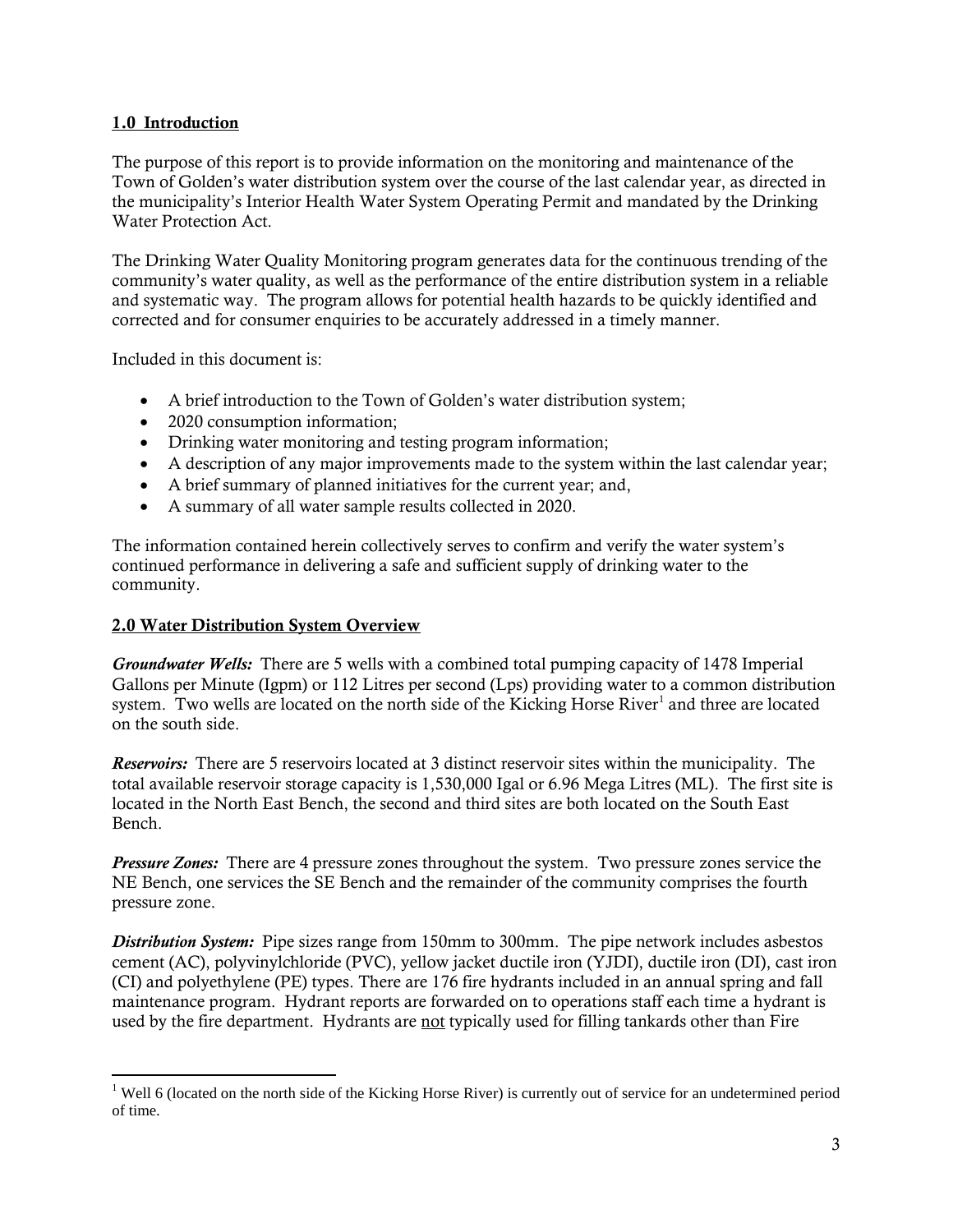Trucks; however, occasionally, select hydrants are used for the purposes of filling the municipal water truck and street sweeper for street cleaning purposes.

13<sup>th</sup> Street Well: This well is not connected to the distribution system. It is used for non-potable water use by the municipality as well as authorized contractors.

*Potable Bulk Water Filling Station:* Newly constructed in 2020. The facility serves as a potable filling station for authorized potable water haulers.

*Consumption Stats:* 

| Year |             | <b>Total Pumped</b>               |          |               | <b>Peak Dav</b>                   | Average Day (estimated) |                                   |  |
|------|-------------|-----------------------------------|----------|---------------|-----------------------------------|-------------------------|-----------------------------------|--|
|      | (lgal)      | Increase/Decrease Over Prior Year | Date     | Volume Pumped | Increase/Decrease Over Prior Year | Volume Pumped           | Increase/Decrease Over Prior Year |  |
| 2012 | 196.502.771 | 5.8% decrease                     | Aug-17   | 1.075.222     | 4.8% increase                     | 536.892                 | 6.0% decrease                     |  |
| 2013 | 220.261.364 | 12.1% increase                    | Aug-11   | 1,093,064     | 1.7% increase                     | 603,056                 | 12.3% increase                    |  |
| 2014 | 228,361,075 | 3.7% increase                     | $Jul-13$ | 1,304,971     | 19.4% increase                    | 625,232                 | 3.7% increase                     |  |
| 2015 | 223.125.807 | 2.3% decrease                     | Jul-05   | 1.325.686     | 1.6% increase                     | 611,394                 | 2.2% decrease                     |  |
| 2016 | 240,422,993 | 7.8% increase                     | Aug-17   | 1,188,284     | 11.6% decrease                    | 658,693                 | 7.8% increase                     |  |
| 2017 | 277.272.091 | 15.3% increase                    | Jul-09   | 1.434.451     | 20.7% increase                    | 759.650                 | 15.3% increase                    |  |
| 2018 | 222.444.280 | 24.6% decrease                    | Jul-29   | 1.244.857     | 13.2% decrease                    | 609,436                 | 24.6% decrease                    |  |
| 2019 | 213,660,331 | 4.1% decrease                     | Aug-11   | 1,107,329     | 12.4% decrease                    | 585,371                 | 4.1% decrease                     |  |
| 2020 | 212,013,642 | 1.1% decrease                     | Aug-02   | 1,126,713     | 1.0% increase                     | 580,859                 | 1.0% decrease                     |  |

In 2020, Peak Day demand increased by 1.0%, while overall consumption decreased by 1.1% from 2019. The 2020 Peak Day figure is typically assumed to be reflective of residential and municipal irrigating as extensive irrigating on a given day would be a main contributor to Peak Day consumption. Weather conditions leading up and occurring on the Peak Day are thought to be a main factor influencing this demand figure as well. Ongoing leak detection and repair, as well as conservation awareness are believed to be contributing factors in the overall decreases noted.

In 2020, Industrial, Commercial, Institutional (ICI) demand accounted for about 38.0% of the total water pumped (in 2019 ICI demand was recorded as 41.3% of the total water pumped; overall, the 2020 ICI demand component of total water pumped decreased 3.3% as compared to 2019).

Municipal parks demand accounted for about 1.6% of the total water pumped (in 2019 municipal irrigation demand was also recorded as 1.6% of the total water pumped).

The remaining portion of the total volume pumped, represented as 60.4%, is in large part residential demand; of that percentage about [2](#page-3-0)0%<sup>2</sup> is considered attributable to leakage and other unaccounted for water usage (such as fire flow demand or contractor usage from hydrants for example). Therefore, approximately 40.4% of the total water pumped is residential demand (in 2019 residential demand was reported as being approximately 37.1% of the total water pumped; overall, 2020 residential demand is assumed to have increased by approximately 3.3%).

<span id="page-3-0"></span> <sup>2</sup> Based on the 2020 Total Pumped volume, 20% represents about 116,172 Igpd or about 81 Igpm.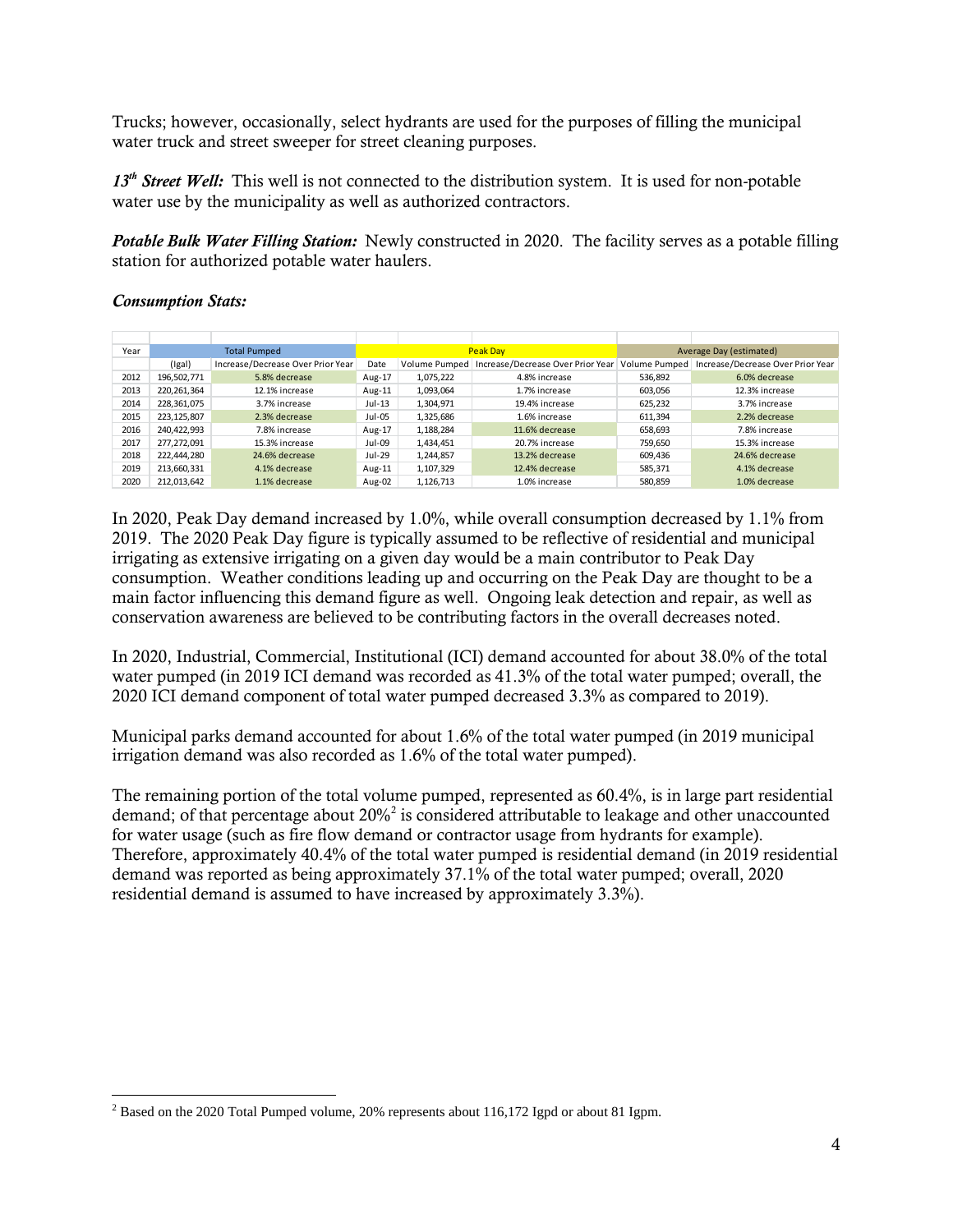

### 3.0 Testing and Monitoring Program

The water quality monitoring program includes source and distribution system monitoring.

Routine weekly samples are collected at each well head and alternating reservoir sites. These samples are collected by Town of Golden staff and forwarded to a private lab for microbiological testing. Lab results along with consumption and turbidity are reported to the Public Health inspector on a monthly basis.

In 2020 a total of 239 samples were analyzed for total coliforms and E.coli. with six samples testing positive with a total coliform count greater than one (1). The TC>1 samples were related to sample sets taken from the NE Yellow Reservoir in five instances and the NE Green Reservoir in one case. As per schedule B of the Drinking Water Protection Act, the Town of Golden is required to analyze four (4) samples per month. To emphasize the commitment to providing safe drinking water the number of samples analyzed in 2019 averaged twenty (20) per month.

The Town of Golden also conducts full spectrum analyses on each well source on an annual basis for physical and chemical parameters; there results are summarized in the appendix.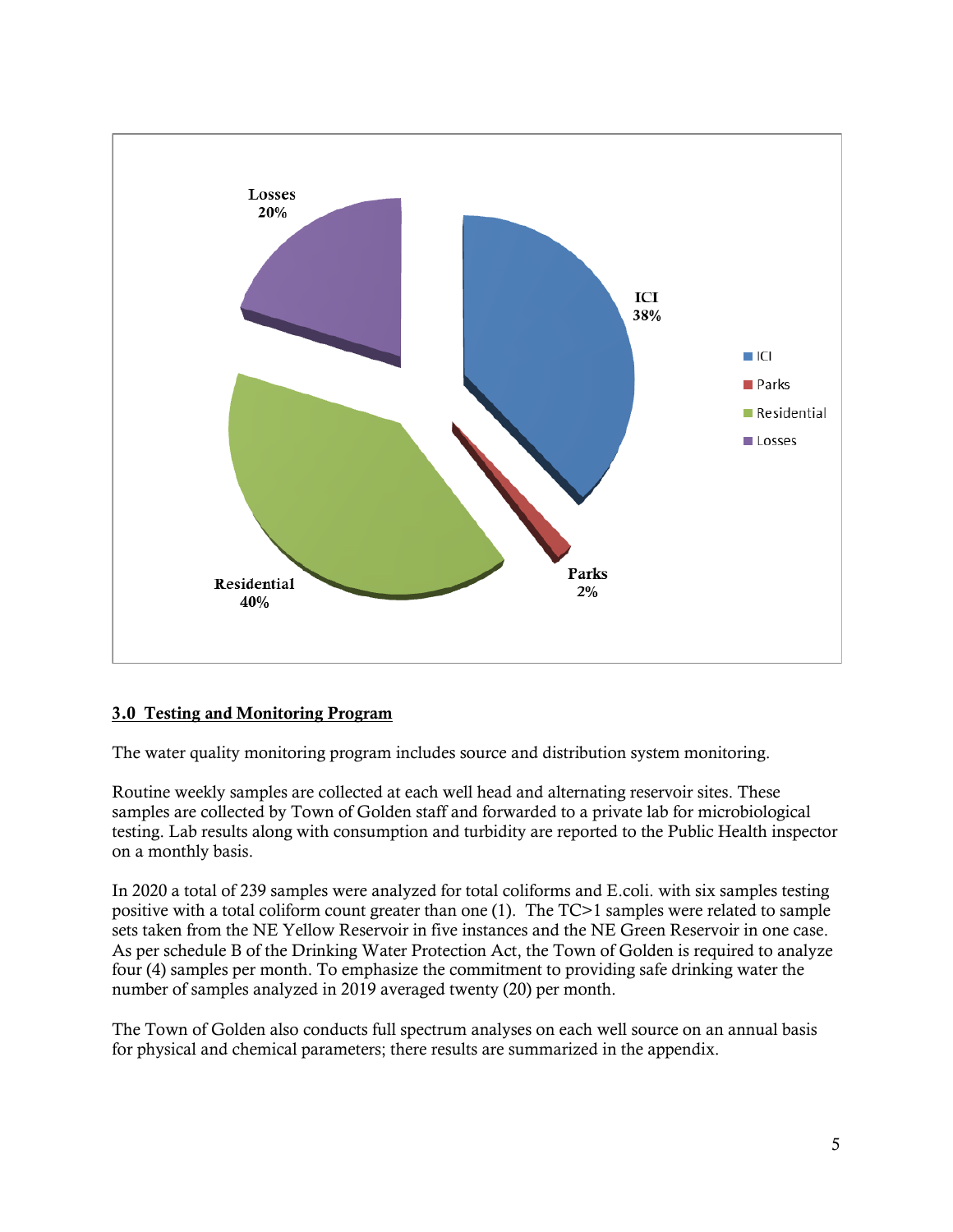#### 4.0 System Maintenance and Repairs

The Town of Golden has adopted an operations and maintenance (O&M) program that includes reservoir disinfections, reservoir draining, cleaning and Remotely Operated Vehicle (ROV) inspections on an approximate 5-year cycle; and, annual hydrant inspections, maintenance and flushing, valve exercising, and dead end main flushing.

Current and historic maintenance records are available. The Town of Golden has a GIS Mapserver which is under continuous development and is intended to be used to access maintenance information by Systems staff. All of the Town's visible water infrastructure (i.e. water main valves, fire hydrant service valves and fire hydrants) were surveyed by Global Position Satellite (GPS) and added to the mapping data base.

### *Well 6 Status:*

Since last reporting on this initiative, chronic turbidity has ensued despite undertaking a pumping-towaste program in 2020 intended to reduce turbidity to NTU < 1.

While turbidity has decreased below 1 NTU during continuous well operation, stopping and starting still yields initial turbidity results above the Canadian Drinking Water Quality Guidelines.

With Council concurrence work has ceased at Well 6 in favour of investigating the practicality of using the  $13<sup>th</sup>$  Street Well as a domestic water source.

## 5.0 System Improvements

### *Kicking Horse River Watermain Crossing:*

Detailed design and project cost estimate based on final design were completed in 2019 and a grant application was submitted to the Province in 2020.

If the funding application is successful the intent is to proceed with construction in 2022.

### *Potable Bulk Water Filling Station:*

In partnership with the Ministry of Transportation and Infrastructure a package potable bulk water filling station was constructed in 2020. The station will serve the needs of potable bulk water haulers and regional residents affected by the Trans-Canada Highway Phase 4 Project.

### *Metering/Cross Connection Control:*

In 2020 work continued with the replacement of non-radio frequency (RF) compatible water meters. Meters were either installed in new development (5), retrofitted with new RF register heads (1), or completely replaced (8) in industrial/commercial/institutional (ICI) facilities. With the exception of register head replacements, for each new install or meter replacement, cross connection control devices were also installed according to assessed cross connection hazard level. Work continues with meter updating with priority given to meters which are difficult to access or where high hazard cross connection control can be addressed along with a meter update/retrofit.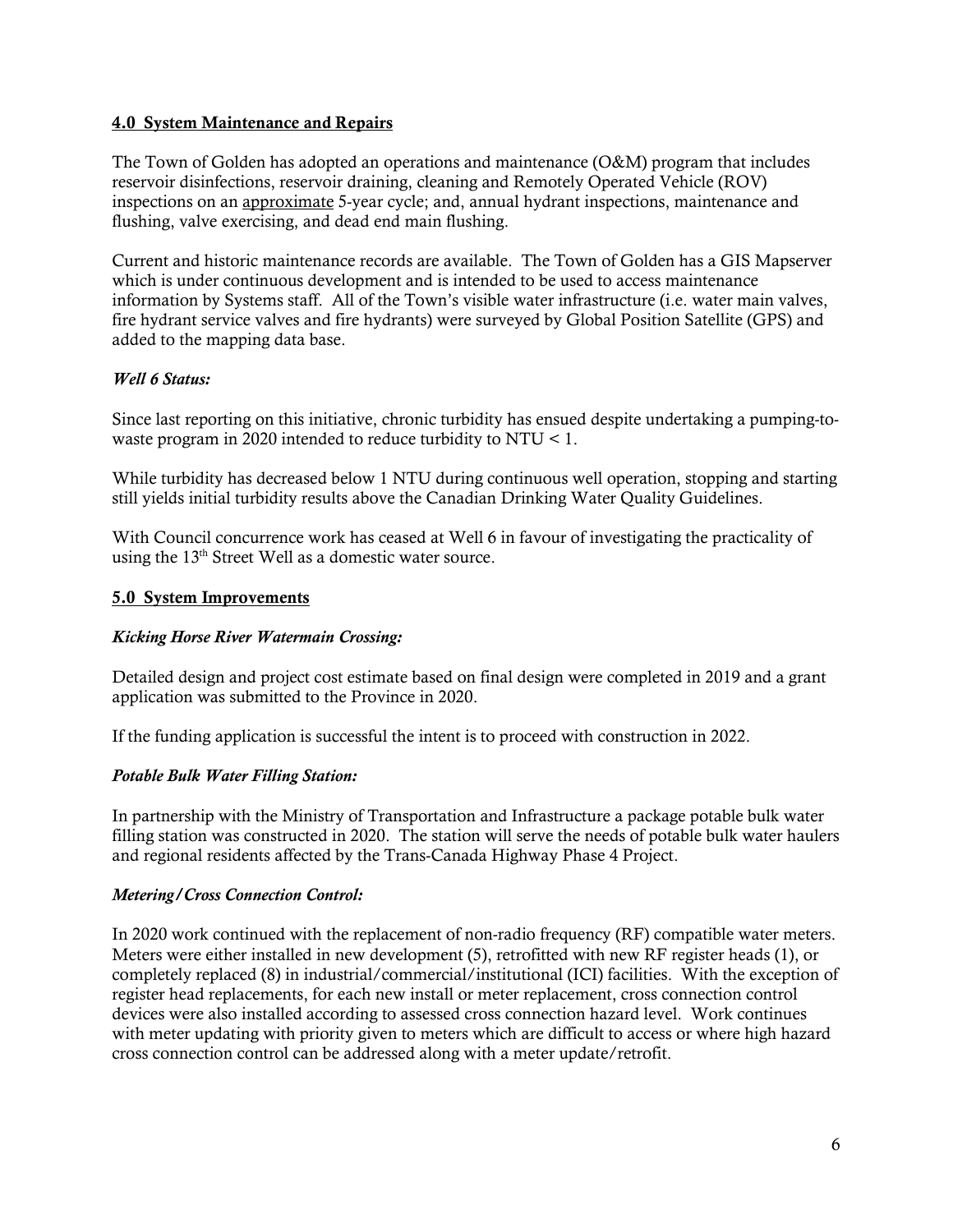### *Improvements to Worker Safety for Working Heights Above 7.6m (25 feet):*

In 2020 a contract was let for the fabrication, installation and testing of safety equipment on reservoirs. Fabrication was completed late in 2020 and installation and testing is scheduled for the first week of June this year.

#### *Source Protection Plan:*

Work continued with Golder and Associates on source protection in 2020.

Golder provides the annual update to the Municipal Water Supply Contingency Plan, and provides sentry well monitoring support with lab analysis data review. Golder is also available for ongoing contaminated site report reviews/guidance, as well as development reviews with groundwater resource impact potential on an as needed basis.

#### *Emergency Response Plan (ERP):*

The ERP is integral to the overarching Water Supply Contingency Plan. Both are reviewed annually with all contacts updated as necessary. The Municipal Water Supply Contingency Plan Report is appended for information.

### *Leak Detection Work:*

Over the course of 2020 construction season, one large irrigation leak was repaired at the KKMP soccer fields. System leak repairs collectively contribute towards overall measured demand reduction.

### 6.0 Operator Education and Training

The Town of Golden has an established training program that follows EOCP guidelines for required training and certification maintenance. Operators maintain EOCP certifications through a variety of EOCP accredited and relevant training opportunities typically available on an annual basis.

#### *EOCP Current Certification:*

| Employee                               | Certification # | Level              |
|----------------------------------------|-----------------|--------------------|
| Lorne Pickering - Public Works Foreman | 3879            | WD-III. CCC Tester |
| Alan Taylor - Systems Chief Operator   | 6101            | WD-III. CCC Tester |
| Ryan Robison – Systems Operator        | 1000185         | WD-1. CCC Tester   |

### 7.0 Cross Connection Control (CCC)

Both Systems operators are certified tester's and carry out tests on all municipally-owned backflow assemblies. The Town of Golden currently tests and tracks 34 backflow assembly devices (all testable devices) located on various Town owned/operated facilities.

It is policy that the Town confirms the proper device for any new construction. After construction, backflow devices installed in private buildings are added to our database so that we can track and record the testing history of each assembly installed within the Town.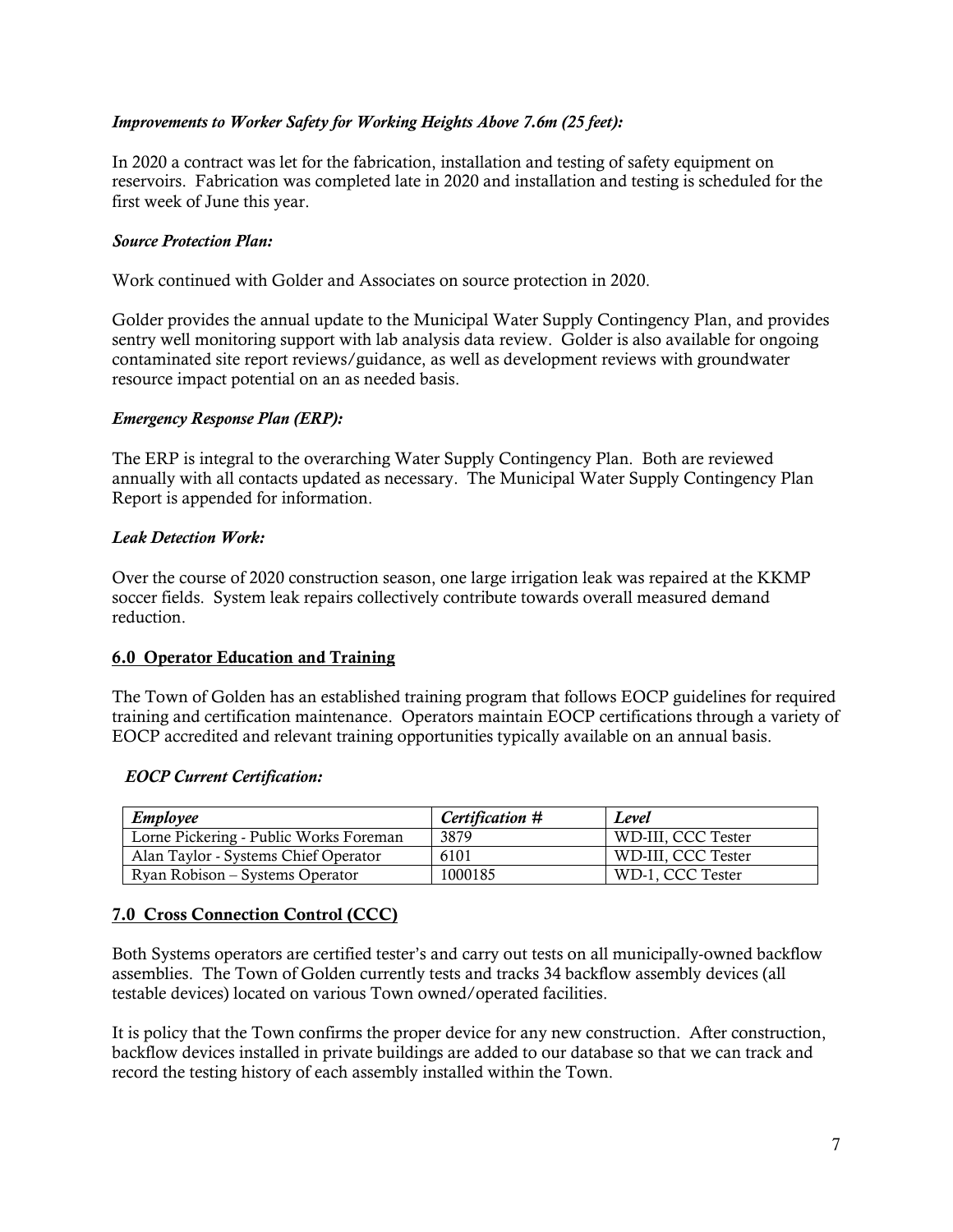The Town is a client of Maintenance Training Systems (MTS) and is using their FAST software for our CCC program. More information on this software can be found at: <http://www.mtsinc.ca/index.php?m=public&p=software&s=fast&v=features>

In 2020 the Town of Golden advanced its CCC program and installed or replaced existing backflow devices on an additional four (4) ICI service connections. Work continues with the CCC program with priority given to all high and prioritized medium-hazard service connections.

#### 8.0 SCADA System

Within the Supervisory Control and Data Acquisition (SCADA) system numerous control parameters are in place allowing Town of Golden staff to make changes on an as-needed basis according to ongoing process changes. The following facilities listings itemize all currently in-place SCADA control parameters.

#### *SE Booster Station:*

Discharge flow in GPM's as well as total flow Discharge pressure Room temperature Reservoir Levels Reservoir Hatch Intrusion alarm Booster Pump Run Times Flood alarm

#### *NE Booster Station:*

Discharge flow in GPM's Room Temperature Suction Pressure Booster Pump Run Times Reservoir Levels Reservoir Hatch Intrusion alarm Discharge Pressure Flood alarm Generator Run Status

#### *Well Stations:*

Flow totalizers in Gallons Pump Run Times Distribution system Pressure Transducers in "psi" at all wells Level Transducers at Wells 4, 5, and 6 Room Temperatures Flood alarms Generator Run Status (where applicable)

### *Bulk Water Filling Station:*

No flow, valve not closing Room temperature Flood alarm Intrusion alarm Power/communication failure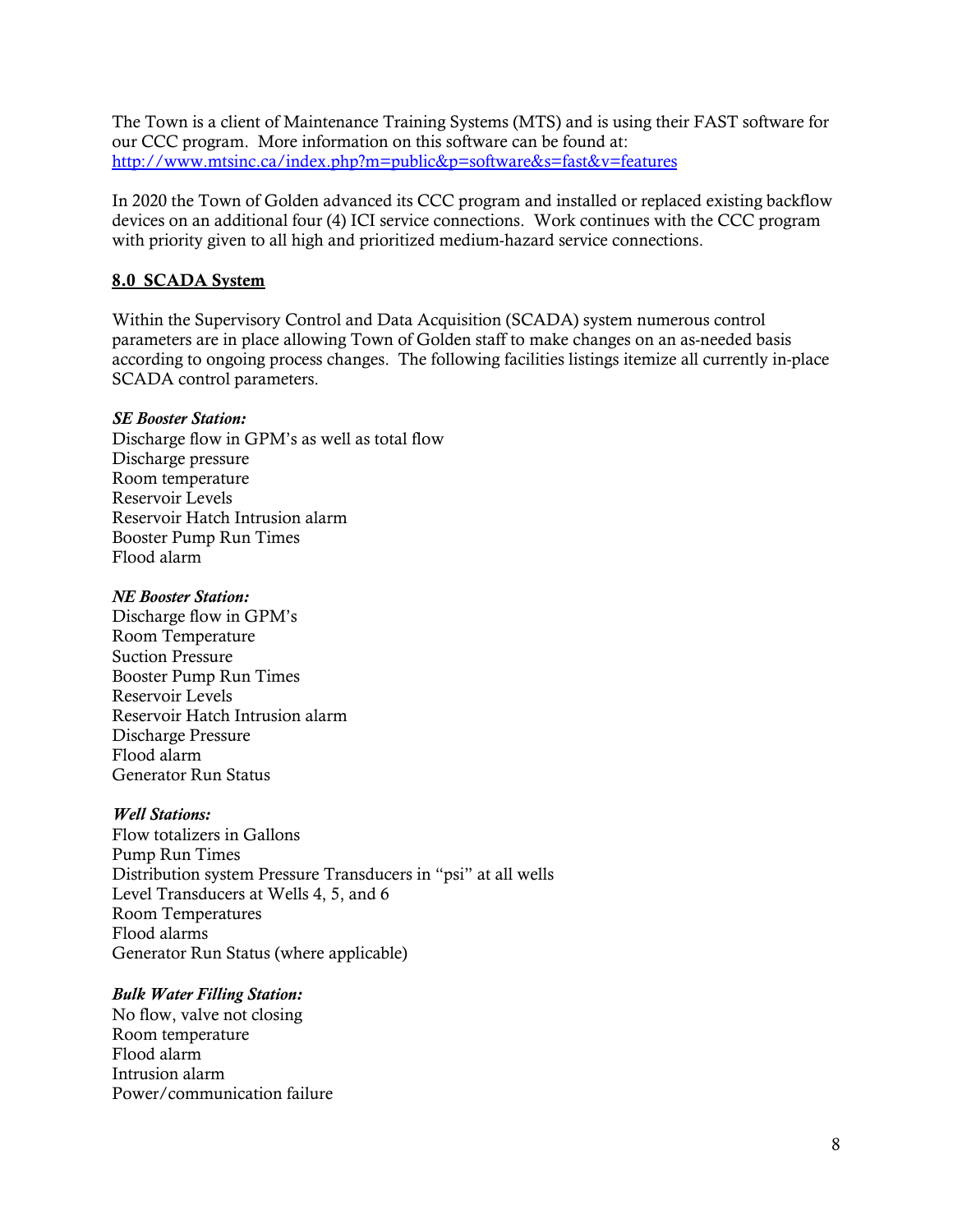All trending is done on a daily basis and is in "real time". Trending and reporting continues to be compiled into monthly and yearly reports.

## 9.0 Events/Emergency Response

Over the course of 2020 no main breaks occurred. A significant irrigation leak was repaired at the KKMP soccer fields.

## 10.0 Plans for 2021

- Continue to conduct leak detection/repair work as needed;
- Continue with CCC Program and prioritize installs of back flow devices, concentrating first on those facilities with a high hazard rating. Remove and replace existing water meters with new meters that use e-coders for totalizing and billing;
- Continue with public education campaign relating to source-to-tap education, water conservation tips and tricks, education and enforcement relating to sprinkling bylaw regulations through newspaper advertising, social media and the Town website;
- Continue with school classroom visits and/or systems tours by staff pending COVID-19 allowances;
- Replace outdated Water Conservation Plan;
- Undertake Pressure Reducing Station reconfiguration planning;
- Investigate  $13<sup>th</sup>$  Street Well as a potential replacement source for Well 6;
- Minor system upgrades and service repairs on an as-required basis;
- Switch to Neptune 360 meter reader software;
- Continue to advance the Groundwater Protection Program; proceed with recommendations contained within the Groundwater Monitoring Plan, Protection Strategy, and Screening Study for Potential Groundwater at Risk of Pathogens (GARP) where and when practicable to do so;
- Continue in year two of a 5-year program of updating the current telemetry radio system and SCADA hardware and software systems;
- Complete worker safety enhancements for accessing reservoir roof-tops.

### 11.0 Sample Analysis Results

| <b>DATE</b> |         |          | <b>WELLS</b> |    |         | <b>RESERVOIRS</b> |               |                            |  |
|-------------|---------|----------|--------------|----|---------|-------------------|---------------|----------------------------|--|
|             | #2      | #3       | #4           | #5 | #6      | NE (yellow)       | NE<br>(green) | <b>BEARS</b><br><b>PAW</b> |  |
| Jan 6       | <1      | <1       | <1           | <1 | offline | <1                | <1            | <1                         |  |
| Jan 20      | Offline | <1       | <1           | <1 |         |                   | <1            | <1                         |  |
| Jan 27      | Offline | <1       | <1           | <1 |         |                   | <1            | <1                         |  |
| Feb 3       | Offline | <1       | <1           | <1 |         | <1                |               | <1                         |  |
| Feb 10      | Offline | <1       | <1           | <1 |         |                   | <1            | <1                         |  |
| Feb 24      | Offline | <1       | <1           | <1 |         | <1                |               | <1                         |  |
| Mar 2       | Offline | $\leq$ 1 | <1           | <1 |         |                   | <1            | <1                         |  |
| Mar 9       | Offline | <1       | <1           | <1 |         | <1                |               | <1                         |  |
| Mar 16      | <1      | <1       | <1           | <1 |         |                   | <1            | <1                         |  |
| Mar 23      | <1      | <1       | <1           | <1 |         | <1                |               | <1                         |  |
| Apr 6       | <1      | <1       | <1           | <1 |         | <1                | <1            | <1                         |  |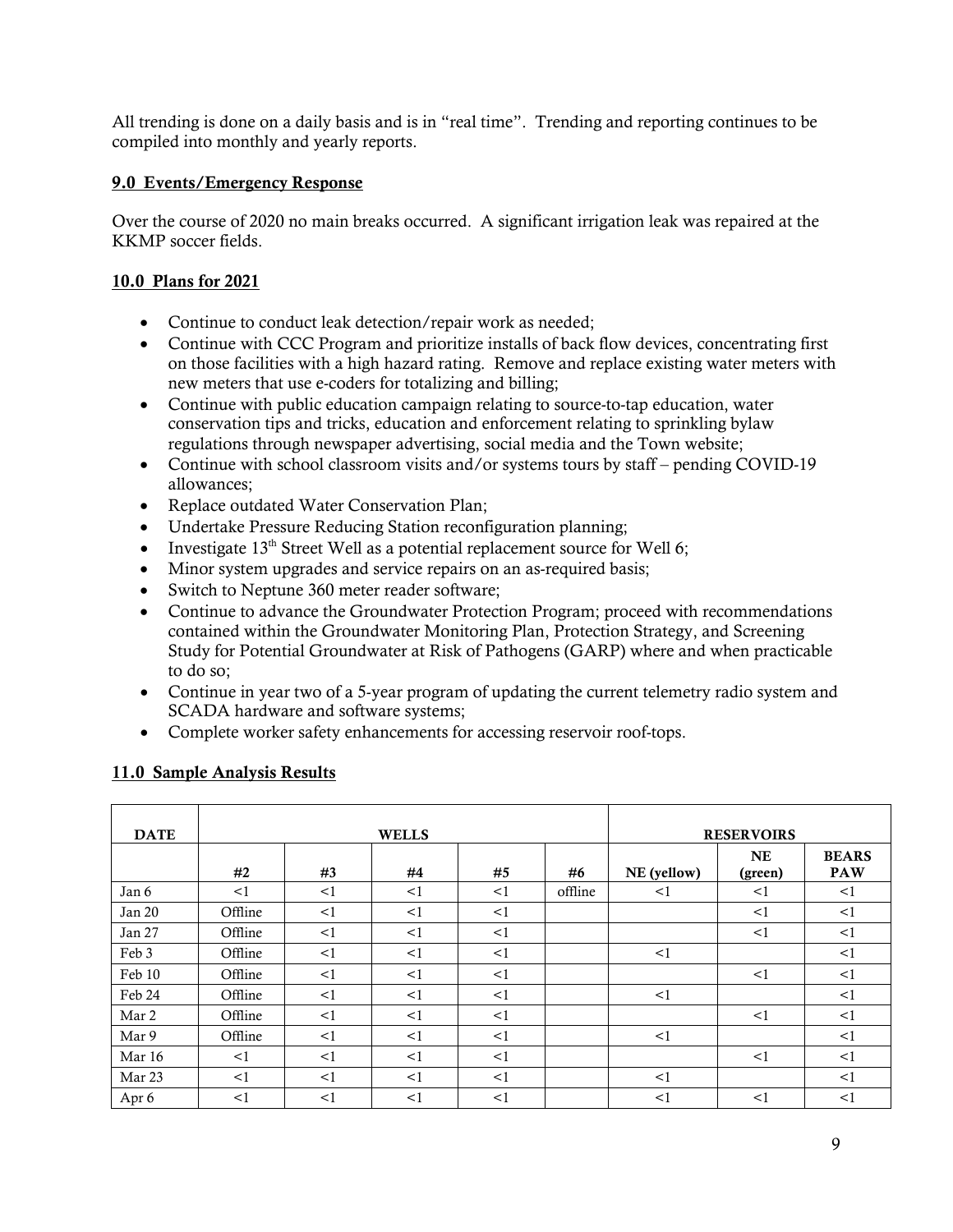| Apr 20        | <1       | <1       | <1     | <1     | <1                |           | <1     |
|---------------|----------|----------|--------|--------|-------------------|-----------|--------|
| May 11        | <1       | <1       | <1     | <1     |                   | <1        | <1     |
| May 25        | <1       | <1       | <1     | <1     | <1                |           | <1     |
| Jun 8         | $\leq$ 1 | <1       | <1     | <1     | <1                |           | <1     |
| Jun 15        | <1       | <1       | <1     | <1     |                   | <1        | <1     |
| <b>Jun 29</b> | <1       | <1       | <1     | <1     |                   | <1        | <1     |
| Jul 6         | <1       | <1       | <1     | <1     | <1                |           | <1     |
| Jul 13        | <1       | <1       | <1     | <1     |                   | <1        | <1     |
| <b>Jul 20</b> | <1       | <1       | <1     | <1     | <1                |           | <1     |
| Jul 27        | <1       | <1       | <1     | <1     |                   | <1        | <1     |
| Aug 10        | <1       | $\leq$ 1 | <1     | <1     | <1                |           | <1     |
| Aug 17        | <1       | $<\!1$   | $<\!1$ | <1     |                   | <1        | <1     |
| Sep 1         | <1       | <1       | <1     | $<\!1$ | $T-27 E < 1$      |           | <1     |
| Sep 14        | <1       | <1       | <1     | <1     |                   | <1        | <1     |
| Sep 21        |          |          |        |        | $<$ 1 (2 samples) |           |        |
| Sep 28        | <1       | <1       | <1     | <1     | <1                |           | <1     |
| Oct 1         | <1       | <1       | <1     | <1     |                   | <1        | <1     |
| Oct 1         | <1       | <1       | <1     | <1     | $T-3 E < 1$       |           | <1     |
| Oct 5         |          |          |        |        | $T-3 E < 1$       |           |        |
| Oct 12        |          |          |        |        | $T-1 E<1$         |           |        |
| Oct 19        | <1       | <1       | <1     | <1     |                   | $T-1 E<1$ | <1     |
| Oct 21        | <1       | <1       | <1     | <1     |                   | <1        | <1     |
| Oct 26        | <1       | <1       | <1     | <1     |                   | <1        | <1     |
| Nov 2         |          |          |        |        | $<$ 1 (2 Samples) |           |        |
| Nov 9         | <1       | <1       | <1     | <1     | <1                |           | <1     |
| <b>Nov 16</b> | <1       | <1       | <1     | <1     |                   | <1        | <1     |
| Nov 23        | <1       | $<\!1$   | <1     | $<\!1$ | <1                |           | <1     |
| <b>Nov 30</b> | <1       | <1       | <1     | <1     |                   | <1        | <1     |
| Dec 7         | <1       | <1       | <1     | <1     | <1                |           | <1     |
| Dec 14        | <1       | <1       | <1     | <1     |                   | <1        | <1     |
| Dec 21        | $\leq$ 1 | $\leq$ 1 | <1     | <1     | $<\!1$            |           | $<\!1$ |

## 12.0 Turbidity Analysis (NTU)

| <b>DATE</b>       | WELL#2 | WELL#3 | WELL#4 | WELL#5 | WELL#6  |
|-------------------|--------|--------|--------|--------|---------|
| Jan 6             | 0.09   | 0.06   | 0.07   | 0.07   | offline |
| Jan13             | 0.07   | 0.06   | 0.11   | 0.07   |         |
| Jan 20            | off    | 0.09   | 0.09   | 0.06   |         |
| Jan 27            | off    | 0.09   | 0.08   | 0.06   |         |
| Feb 3             | off    | 0.07   | 0.10   | 0.07   |         |
| Feb 10            | off    | 0.05   | 0.06   | 0.06   |         |
| Feb 24            | off    | 0.06   | 0.05   | 0.06   |         |
| Mar 2             | off    | 0.06   | 0.07   | 0.06   |         |
| Mar 9             | off    | 0.07   | 0.08   | 0.06   |         |
| Mar 16            | 0.06   | 0.08   | 0.06   | 0.07   |         |
| Mar <sub>23</sub> | 0.08   | 0.08   | 0.08   | 0.09   |         |
| Mar 30            | 0.07   | 0.10   | 0.07   | 0.08   |         |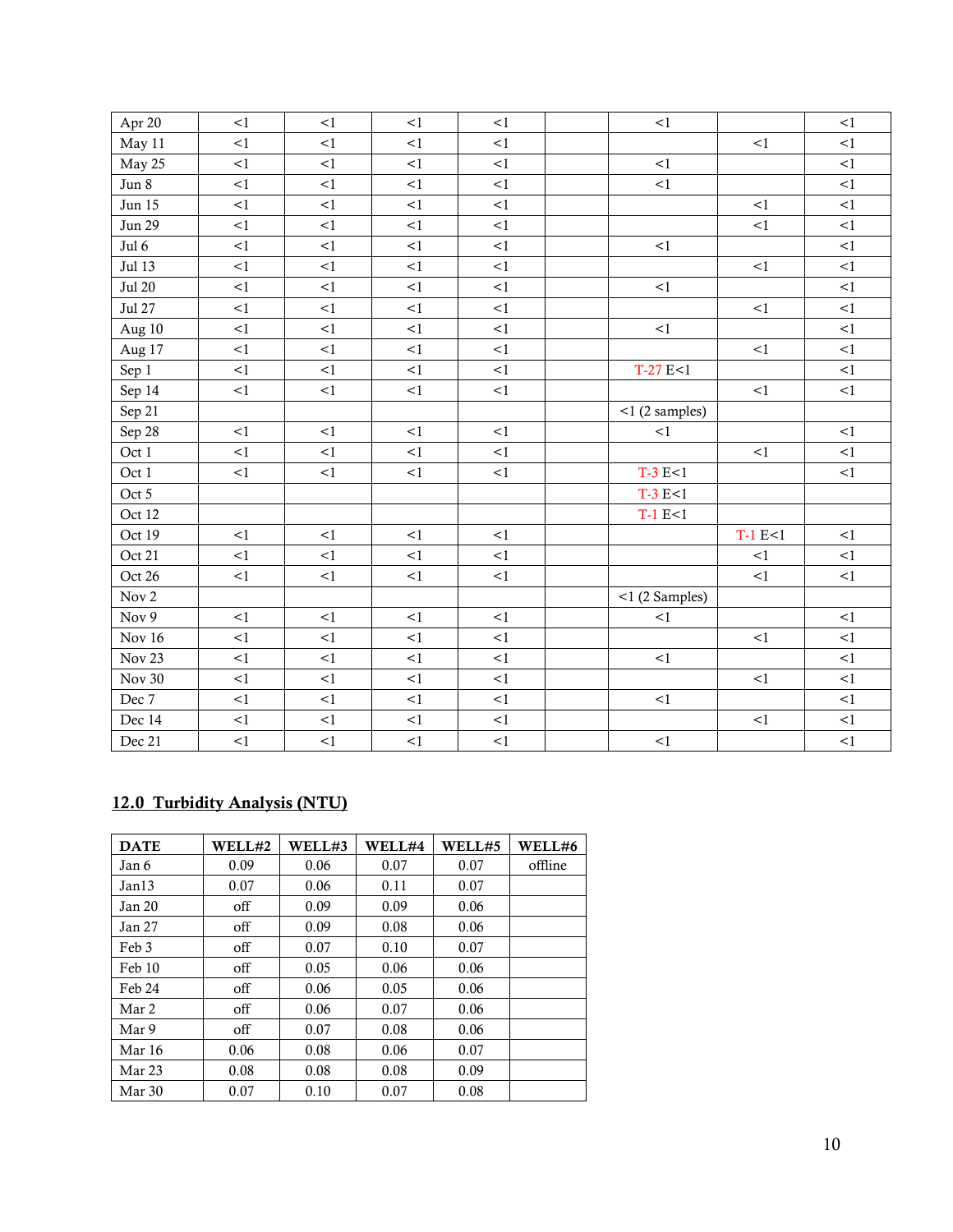| Apr 6             | 0.06 | 0.07 | 0.08 | 0.07 |  |
|-------------------|------|------|------|------|--|
| Apr 20            | 0.06 | 0.07 | off  | 0.06 |  |
| May 4             | 0.06 | 0.06 | 0.06 | 0.06 |  |
| May 11            | 0.07 | 0.08 | 0.07 | 0.06 |  |
| May 25            | 0.07 | 0.07 | 0.07 | 0.07 |  |
| Jun 8             | 0.07 | 0.06 | 0.06 | 0.06 |  |
| Jun 15            | 0.06 | 0.06 | 0.06 | 0.07 |  |
| <b>Jun 22</b>     | 0.06 | 0.06 | 0.07 | 0.06 |  |
| <b>Jul 20</b>     | 0.06 | 0.06 | 0.06 | 0.06 |  |
| Jul 27            | 0.05 | 0.06 | 0.05 | 0.05 |  |
| Aug 10            | 0.05 | 0.06 | 0.05 | 0.05 |  |
| Aug 17            | 0.06 | 0.06 | 0.05 | 0.06 |  |
| Aug 24            | 0.07 | 0.06 | 0.06 | 0.07 |  |
| Aug 31            | 0.07 | 0.06 | 0.06 | 0.07 |  |
| Sept 21           | 0.05 | 0.06 | 0.06 | 0.05 |  |
| Oct 5             | 0.06 | 0.06 | 0.07 | 0.07 |  |
| Oct 19            | 0.05 | 0.06 | 0.05 | 0.05 |  |
| Oct 26            | 0.06 | 0.05 | 0.06 | 0.07 |  |
| Nov <sub>2</sub>  | 0.05 | 0.06 | 0.05 | 0.05 |  |
| Nov 16            | 0.05 | 0.05 | 0.06 | 0.05 |  |
| Nov <sub>23</sub> | 0.05 | 0.06 | 0.05 | 0.06 |  |
| <b>Nov 30</b>     | 0.06 | 0.05 | 0.06 | 0.05 |  |
| Dec 15            | 0.06 | 0.06 | 0.05 | 0.07 |  |
| Dec 21            | 0.07 | 0.07 | 0.05 | 0.06 |  |
| Average           | 0.06 | 0.07 | 0.07 | 0.06 |  |
| Hi                | 0.09 | 0.10 | 0.11 | 0.09 |  |
| Low               | 0.05 | 0.05 | 0.05 | 0.05 |  |

### 13.0 Summary

The Town of Golden has worked with Interior Health Officials since 2002 to develop a water quality monitoring program that exceeds the Drinking Water Regulation. The Town will continue with this monitoring program as part of its commitment to deliver a safe potable water supply to the community.

This report will be posted on the Town of Golden's website for public information after it has been received by Council for information.

Respectfully,

*l'au* 

Chris Cochran, AScT, Manager of Operations

*Attachment*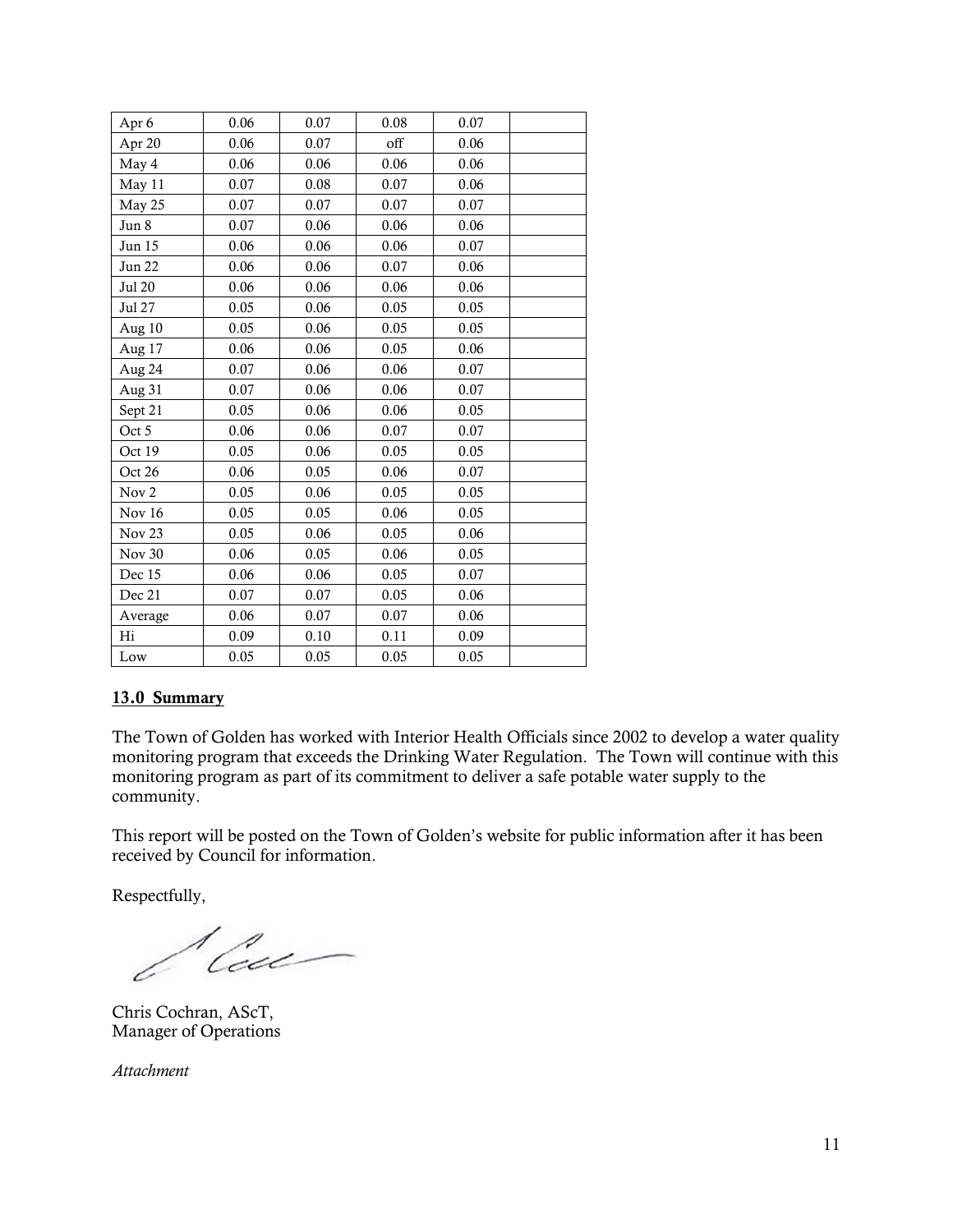#### Drinking Water Package - ALS Environmental

| Well #2                                    |           |                                                                   |           |           |          |             |                  |            |                    |                |
|--------------------------------------------|-----------|-------------------------------------------------------------------|-----------|-----------|----------|-------------|------------------|------------|--------------------|----------------|
| Year                                       | 2014      | 2015                                                              | 2016      | 2017      | 2018     | 2019        | 2020             | <b>RDL</b> | Units              | <b>GCDWQ</b>   |
| <b>Misc. Inorganics</b>                    |           |                                                                   |           |           |          |             |                  |            |                    |                |
| Fluoride (F)                               | 0.09      | 0.08                                                              | 0.09      | 0.09      | 0.09     | 0.070       | 0.068            | 0.02       | mg/L               | 1.5            |
| <b>ANIONS</b>                              |           |                                                                   |           |           |          |             |                  |            |                    |                |
| Nitrite (N)                                | < 0.005   | < 0.005                                                           | < 0.005   | < 0.005   | < 0.010  | < 0.0010    | < 0.0010         | 0.001      | mg/L               | 1              |
| <b>Calculated Parameters</b>               |           |                                                                   |           |           |          |             |                  |            |                    |                |
| Total Hardness (CaCO3)                     | 130       | 148                                                               | 147       | 142       |          | 138         | 158              | 0.50       | mg/L               |                |
| Nitrate (N)                                | 0.2       | 0.27                                                              | 0.25      | 0.24      | 0.21     | 0.22        | 0.209            | 0.005      | mg/L               | 10             |
| <b>Misc. Inorganics</b>                    |           |                                                                   |           |           |          |             |                  |            |                    |                |
| Alkalinity (Total as CaCO3)                | 127       | 121                                                               | 130       | 141       | 130      | 142         | 134              | 1.0        | mg/L               |                |
| Alkalinity (PP as CaCO3)                   | < 0.5     | < 0.5                                                             | < 0.5     | < 1.0     | < 1.0    | 2.0         | 2.0              | 2.0        | mg/L               |                |
| Bicarbonate (HCO3)                         | 155       | 148                                                               | 159       | 172       | 160      | 142         | 134              | 1.0        | mg/L               |                |
| Carbonate (CO3)                            | < 0.5     | < 0.5                                                             | < 0.5     | 1.0       | < 1.0    | < 1.0       | < 1.0            | 0.5        | mg/L               |                |
| Hydroxide (OH)                             | < 0.5     | < 0.5                                                             | < 0.5     | < 1.0     | < 1.0    | < 1.0       | < 1.0            | 0.5        | mg/L               |                |
| <b>Anions</b>                              |           |                                                                   |           |           |          |             |                  |            |                    |                |
| Dissolved Sulphate (SO4)                   | 16        | 16                                                                | 19.8      | 19.7      | 20       | 18.5        | 18.2             | 0.3        | mg/L               | 500            |
| Dissolved Chloride (CI)                    | 6         | 11                                                                | 9.8       | 8.4       | 11       | 10.4        | 8.08             | 0.5        | mg/L               | 250            |
| <b>MISCELLANEOUS</b>                       |           |                                                                   |           |           |          |             |                  |            |                    |                |
| <b>True Colour</b>                         | $< 5$     | $5$                                                               | $5$       | $< 5$     | $<$ 2    | $< 5$       | < 5.0            | 5.0        | <b>TCU</b>         | 15             |
| <b>Nutrients</b>                           |           |                                                                   |           |           |          |             |                  |            |                    |                |
| Nitrate plus Nitrite (N)                   | 0.2       | 0.27                                                              | 0.25      | 0.24      | 0.21     | 0.216       | 0.209            | 0.005      | mg/L               |                |
| <b>Physical Properties</b>                 |           |                                                                   |           |           |          |             |                  |            |                    |                |
| Conductivity                               | 286       | 312                                                               | 308       | 314       | 310      | 303         | 295              | 2.0        | $\overline{uS/cm}$ |                |
| рH                                         | 8.21      | 8.3                                                               | 8         | 8.2       | 8.2      | 8.15        | 8.11             | 0.1        | pH Units           | $7.0 - 10.5$   |
| <b>Physical Properties</b>                 |           |                                                                   |           |           |          |             |                  |            |                    |                |
| <b>Total Dissolved Solids</b>              | 198       | 192                                                               | 186       | 156       | 200      | 174         | 189              | 20         | mg/L               | 500            |
| Turbidity                                  | < 0.1     | < 0.1                                                             | 0.1       | 0.3       | < 0.1    | < 0.1       | < 0.10           | 0.1        | <b>NTU</b>         | $\mathbf{1}$   |
| <b>Total Metals by Atomic Spectroscopy</b> |           |                                                                   |           |           |          |             |                  |            |                    |                |
| Total Aluminum (Al)                        | < 0.004   | < 0.003                                                           | < 0.003   | 0.012     | 0.012    | 0.0041      | 0.0039           | 0.003      | mg/L               | 0.1            |
| Total Antimony (Sb)                        | < 0.0005  | < 0.0005                                                          | < 0.0005  | < 0.0005  | < 0.0006 | < 0.0001    | $\sqrt{0.00010}$ | 0.0001     | mg/L               | 0.006          |
| <b>Total Arsenic (As)</b>                  | < 0.0001  | < 0.0001                                                          | < 0.0001  | < 0.0001  | < 0.0002 | < 0.0001    | < 0.00010        | 0.0001     | mg/L               | 0.01           |
| Total Barium (Ba)                          | 0.047     | 0.053                                                             | 0.054     | 0.054     |          | 0.0552      | 0.0553           | 0.0001     | mg/L               | 1              |
| Total Boron (B)                            | < 0.05    | < 0.05                                                            | < 0.05    | < 0.05    |          | < 0.010     | < 0.010          | 0.01       | mg/L               | 5              |
| Total Cadmium (Cd)                         | < 0.00001 | < 0.00001                                                         | < 0.00001 | < 0.00001 | 0.00003  | < 0.000005  | < 0.0000050      | 0.000005   | mg/L               | 0.005          |
| Total Chromium (Cr)                        | < 0.001   | < 0.001                                                           | < 0.001   | < 0.001   | < 0.001  | 0.00019     | 38.0             | 0.0001     | mg/L               | 0.05           |
| Total Cobalt (Co)                          | < 0.0005  | < 0.0005                                                          | < 0.0005  | < 0.0002  | < 0.0003 | < 0.00010   | 0.00018          | 0.00010    | mg/L               |                |
| Total Copper (Cu)                          | 0.001     | 0.001                                                             | 0.0007    | 0.0011    | 0.0009   | 0.00112     | < 0.00010        | 0.00050    | mg/L               | $\overline{1}$ |
| Total Iron (Fe)                            | < 0.005   | < 0.005                                                           | < 0.005   | < 0.005   |          | < 0.010     | 0.00108          | 0.010      | mg/L               | 0.3            |
| <b>Total Lead (Pb)</b>                     | < 0.0002  | < 0.0002                                                          | < 0.0002  | < 0.0002  | < 0.0002 | 0.000056    | < 0.00005        | 0.000050   | mg/L               | 0.01           |
| Total Manganese (Mn)                       | < 0.001   | < 0.001                                                           | < 0.001   | < 0.001   |          | < 0.00010   | < 0.00010        | 0.00010    | mg/L               | 0.05           |
| Total Mercury (Hg)                         | < 0.00001 | < 0.00001                                                         | < 0.00001 | < 0.00001 | < 0.0020 | < 0.0000050 | < 0.0000050      | 0.0000050  | mg/L               | 0.001          |
| Total Molybdenum (Mo)                      | < 0.001   | < 0.001                                                           | < 0.001   | < 0.001   | 0.00076  | 0.000575    | 0.000614         | 0.000050   | mg/L               |                |
| Total Nickel (Ni)                          | < 0.001   | < 0.001                                                           | < 0.001   | < 0.001   | < 0.0005 | < 0.00050   | < 0.00050        | 0.00050    | mg/L               |                |
| <b>Total Selenium (Se)</b>                 | < 0.0001  | < 0.0001                                                          | < 0.0001  | < 0.0001  | < 0.0002 | < 0.000050  | < 0.000050       | 0.000050   | mg/L               | 0.05           |
| <b>Total Silver (Ag)</b>                   |           | $\left  0.00002 \right  0.00002$ $\left  0.00002 \right  0.00002$ |           |           | < 0.0001 | < 0.000010  | < 0.000010       | 0.000010   | Img/L              |                |
| Total Uranium (U)                          | 0.0005    | 0.0005                                                            | 0.0005    | 0.0005    | 0.00054  | 0.000481    | 0.000540         | 0.000010   | mg/L               | 0.02           |
| Total Vanadium (V)                         | < 0.005   | < 0.005                                                           | < 0.005   | < 0.005   | < 0.001  | < 0.00050   | < 0.00050        | 0.00050    | mg/L               |                |
| Total Zinc (Zn)                            | < 0.005   | < 0.005                                                           | < 0.005   | < 0.005   | < 0.003  | < 0.0030    | < 0.0030         | 0.0030     | mg/L               | 5              |
| Total Calcium (Ca)                         | 31.5      | 35.7                                                              | 35.4      | 34.9      |          | 32.7        | 38.0             | 0.050      | mg/L               |                |
| Total Magnesium (Mg)                       | 12.5      | 14.3                                                              | 14.2      | 13.4      |          | 13.7        | 15.2             | 0.0050     | mg/L               |                |
| Total Potassium (K)                        | 0.46      | 0.56                                                              | 0.54      | 0.55      |          | 0.562       | 0.535            | 0.050      | mg/L               |                |
| Total Sodium (Na)                          | 3.72      | 7.3                                                               | 6.4       | 5.9       |          | 6.74        | 6.46             | 0.050      | mg/L               | 200            |
| Total Sulphur (S)                          | 7         | 6.3                                                               | 6.3       | 6.7       |          | 6.01        | 6.56             | 0.50       | mg/L               |                |

Maximum Acceptable Concentration Interem Maximum Allowable Concentration Operation Guidline Asthetic Objective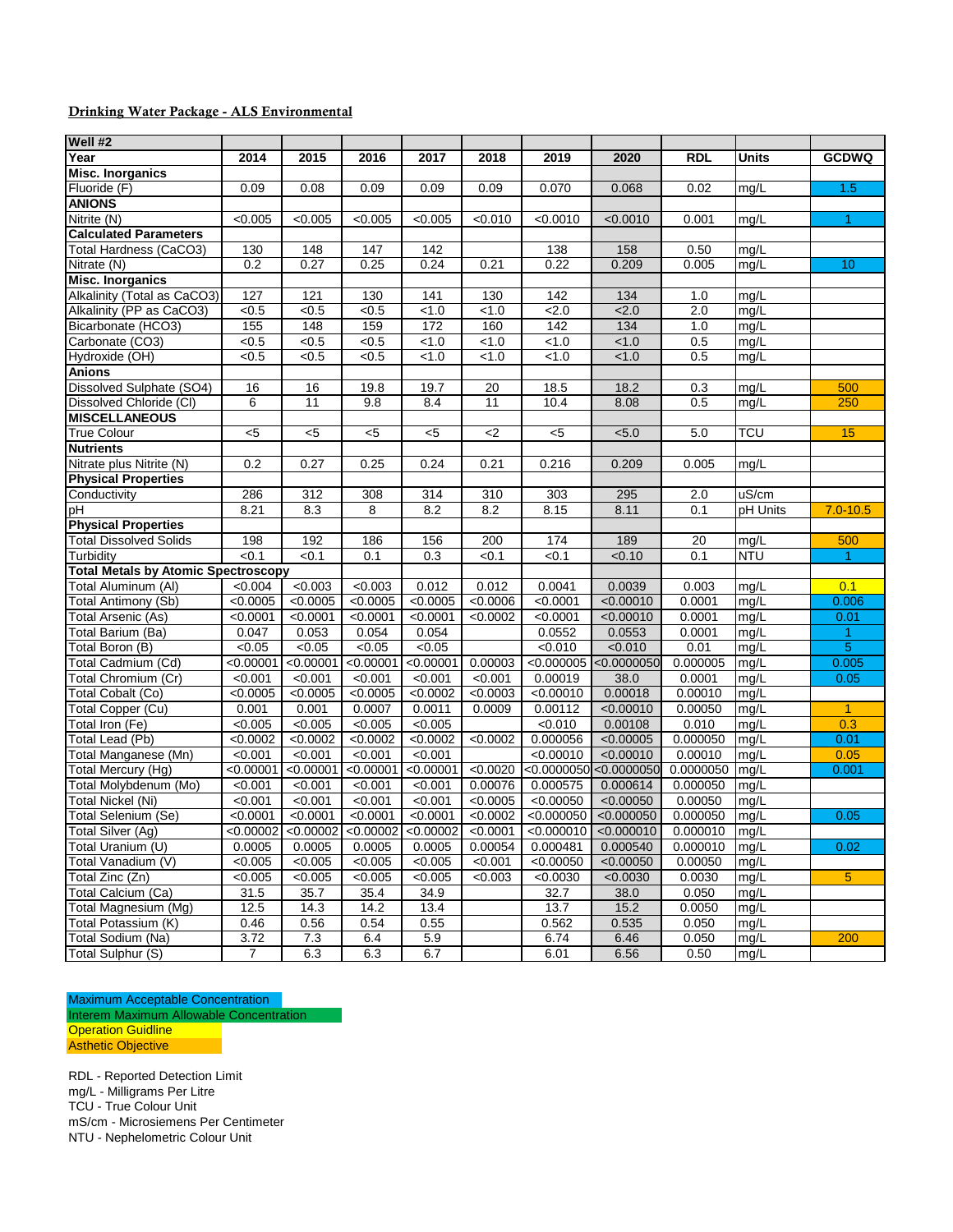| Well #3                                    |                |                 |                 |           |           |             |                  |            |              |                      |
|--------------------------------------------|----------------|-----------------|-----------------|-----------|-----------|-------------|------------------|------------|--------------|----------------------|
| Year                                       | 2014           | 2015            | 2016            | 2017      | 2018      | 2019        | 2020             | <b>RDL</b> | <b>Units</b> | <b>GCDWQ</b>         |
| <b>Misc. Inorganics</b>                    |                |                 |                 |           |           |             |                  |            |              |                      |
| Fluoride (F)                               | 0.09           | 0.08            | 0.09            | 0.09      | 0.10      | 0.071       | 0.069            | 0.02       | mg/L         | 1.5                  |
| <b>ANIONS</b>                              |                |                 |                 |           |           |             |                  |            |              |                      |
| Nitrite (N)                                | < 0.005        | < 0.005         | < 0.005         | < 0.005   | < 0.010   | < 0.0010    | < 0.0010         | 0.001      | mg/L         | 1.                   |
| <b>Calculated Parameters</b>               |                |                 |                 |           |           |             |                  |            |              |                      |
| Total Hardness (CaCO3)                     | 158            | 167             | 165             | 165       |           | 163         | 184              | 0.50       | mg/L         |                      |
| Nitrate (N)                                | 0.53           | 0.54            | 0.54            | 0.55      | 0.61      | 0.589       | 0.636            | 0.005      | mg/L         | 10                   |
| <b>Misc. Inorganics</b>                    |                |                 |                 |           |           |             |                  |            |              |                      |
| Alkalinity (Total as CaCO3)                | 148            | 139             | 149             | 152       | 150       | 159         | 151              | 1.0        | mg/L         |                      |
| Alkalinity (PP as CaCO3)                   | < 0.5          | 1.24            | < 0.5           | < 1.0     | < 1.0     | 2.0         | 2.0              | 2.0        | mg/L         |                      |
| Bicarbonate (HCO3)                         | 181            | 167             | 182             | 185       | 180       | 159         | $\overline{151}$ | 1.0        | mg/L         |                      |
| Carbonate (CO3)                            | < 0.5          | 1.49            | < 0.5           | < 1.0     | < 1.0     | < 1.0       | < 1.0            | 0.5        | mg/L         |                      |
| Hydroxide (OH)                             | < 0.5          | < 0.5           | $\overline{5}$  | < 1.0     | < 1.0     | < 1.0       | 1.0              | 0.5        | mg/L         |                      |
| <b>Anions</b>                              |                |                 |                 |           |           |             |                  |            |              |                      |
| Dissolved Sulphate (SO4)                   | 15.4           | 16.7            | 19.1            | 18.1      | 20.0      | 18.4        | 18.9             | 0.3        | mg/L         | 500                  |
| Dissolved Chloride (CI)                    | 19             | $\overline{12}$ | $\overline{12}$ | 13        | 19        | 15.3        | 15.4             | 0.5        | mg/L         | 250                  |
| <b>MISCELLANEOUS</b>                       |                |                 |                 |           |           |             |                  |            |              |                      |
| <b>True Colour</b>                         | < 5            | $5$             | $<$ 5           | 9.2       | <2        | $<$ 5       | < 5.0            | 5.0        | <b>TCU</b>   | 15                   |
| <b>Nutrients</b>                           |                |                 |                 |           |           |             |                  |            |              |                      |
| Nitrate plus Nitrite (N)                   | 0.53           | 0.54            | 0.54            | 0.55      | 0.61      | 0.589       | 0.636            | 0.005      | mg/L         |                      |
| <b>Physical Properties</b>                 |                |                 |                 |           |           |             |                  |            |              |                      |
| Conductivity                               | 377            | 349             | 346             | 349       | 360       | 303         | 347              | 2.0        | uS/cm        |                      |
| рH                                         | 8.2            | 8.3             | 8.1             | 8.3       | 8.1       | 8.20        | 8.18             | 0.1        | pH Units     | $7.0 - 10.5$         |
| <b>Physical Properties</b>                 |                |                 |                 |           |           |             |                  |            |              |                      |
| <b>Total Dissolved Solids</b>              | 196            | 216             | 182             | 182       | 220       | 189         | 181              | 20         | mg/L         | 500                  |
| Turbidity                                  | 0.1            | 0.1             | < 0.1           | 0.26      | < 0.1     | < 0.1       | < 0.10           | 0.1        | <b>NTU</b>   | 1                    |
| <b>Total Metals by Atomic Spectroscopy</b> |                |                 |                 |           |           |             |                  |            |              |                      |
| Total Aluminum (Al)                        | < 0.003        | < 0.003         | < 0.003         | 0.011     | 0.004     | 0.0049      | 0.0030           | 0.003      | mq/L         | 0.1                  |
| Total Antimony (Sb)                        | < 0.0005       | < 0.0005        | < 0.0005        | < 0.0005  | < 0.0006  | < 0.0001    | < 0.00010        | 0.0001     | mg/L         | 0.006                |
| Total Arsenic (As)                         | < 0.0001       | < 0.0001        | < 0.0001        | < 0.0001  | < 0.0002  | < 0.0001    | < 0.00010        | 0.0001     | mg/L         | 0.01                 |
| Total Barium (Ba)                          | 0.125          | 0.121           | 0.118           | 0.117     |           | 0.1290      | 0.127            | 0.0001     | mg/L         | 1                    |
| Total Boron (B)                            | < 0.05         | < 0.05          | < 0.05          | < 0.05    |           | < 0.010     | < 0.010          | 0.01       | mg/L         | 5                    |
| Total Cadmium (Cd)                         | < 0.00001      | < 0.00001       | < 0.00001       | < 0.00001 | < 0.00002 | < 0.000005  | < 0.0000050      | 0.000005   | mg/L         | 0.005                |
| Total Chromium (Cr)                        | < 0.001        | < 0.001         | < 0.001         | < 0.001   | < 0.0010  | 0.00057     | 0.00055          | 0.0001     | mg/L         | 0.05                 |
| Total Cobalt (Co)                          | < 0.0005       | < 0.0005        | < 0.0005        | < 0.0002  | < 0.0003  | < 0.00010   | < 0.00010        | 0.00010    | mg/L         |                      |
| <b>Total Copper (Cu)</b>                   | 0.0006         | 0.001           | 0.0006          | 0.0009    | 0.0009    | 0.00132     | 0.00061          | 0.00050    | mg/L         | $\blacktriangleleft$ |
| Total Iron (Fe)                            | < 0.005        | < 0.005         | < 0.005         | < 0.005   |           | < 0.010     | < 0.010          | 0.010      | mg/L         | 0.3                  |
| Total Lead (Pb)                            | < 0.0002       | < 0.0002        | < 0.0002        | < 0.0002  | < 0.0002  | 0.000065    | < 0.000050       | 0.000050   | mg/L         | 0.01                 |
| Total Manganese (Mn)                       | < 0.001        | < 0.001         | < 0.001         | < 0.001   |           | < 0.00010   | < 0.00010        | 0.00010    | mg/L         | 0.05                 |
| Total Mercury (Hg)                         | < 0.00001      | < 0.00001       | < 0.00001       | < 0.00001 | < 0.0020  | < 0.0000050 | < 0.0000050      | 0.0000050  | mg/L         | 0.001                |
| Total Molybdenum (Mo)                      | $\sqrt{0.001}$ | < 0.001         | < 0.001         | < 0.001   | 0.001     | 0.000573    | 0.000590         | 0.000050   | mg/L         |                      |
| Total Nickel (Ni)                          | < 0.001        | < 0.001         | < 0.001         | < 0.001   | < 0.0005  | < 0.00050   | < 0.00050        | 0.00050    | mg/L         |                      |
| Total Selenium (Se)                        | < 0.0001       | < 0.0001        | < 0.0001        | < 0.0001  | < 0.0002  | < 0.000050  | < 0.000050       | 0.000050   | mg/L         | 0.05                 |
| Total Silver (Ag)                          | < 0.00002      | < 0.00002       | < 0.00002       | < 0.00002 | < 0.0001  | < 0.000010  | 3.16             | 0.000010   | mg/L         |                      |
| Total Uranium (U)                          | 0.0007         | 0.0007          | 0.0007          | 0.0007    | 0.00070   | 0.000656    | 0.000693         | 0.000010   | mg/L         | 0.02                 |
| Total Vanadium (V)                         | < 0.005        | < 0.005         | < 0.005         | < 0.005   | 0.0014    | < 0.00050   | < 0.00050        | 0.00050    | mg/L         |                      |
| Total Zinc (Zn)                            | < 0.005        | < 0.005         | < 0.005         | < 0.005   | < 0.003   | < 0.0030    | < 0.0030         | 0.0030     | mg/L         | 5 <sub>5</sub>       |
| Total Calcium (Ca)                         | 30.4           | 33.2            | 31.5            | 31.3      |           | 30.8        | 34.8             | 0.050      | mg/L         |                      |
| Total Magnesium (Mg)                       | 19.9           | 20.4            | 20.9            | 21.2      |           | 20.8        | 23.6             | 0.0050     | mg/L         |                      |
| Total Potassium (K)                        | 0.75           | 0.79            | 0.73            | 0.73      |           | 0.817       | 0.852            | 0.050      | mg/L         |                      |
| Total Sodium (Na)                          | 12.1           | 7.6             | $7.2\,$         | 7.0       |           | 9.85        | 11.0             | 0.050      | mg/L         | 200                  |
| Total Sulphur (S)                          | 7              | $6.5\,$         | 6.1             | 6.4       |           | 6.17        | 6.79             | 0.50       | mg/L         |                      |

Maximum Acceptable Concentration Interem Maximum Allowable Concentration **Operation Guidline** Asthetic Objective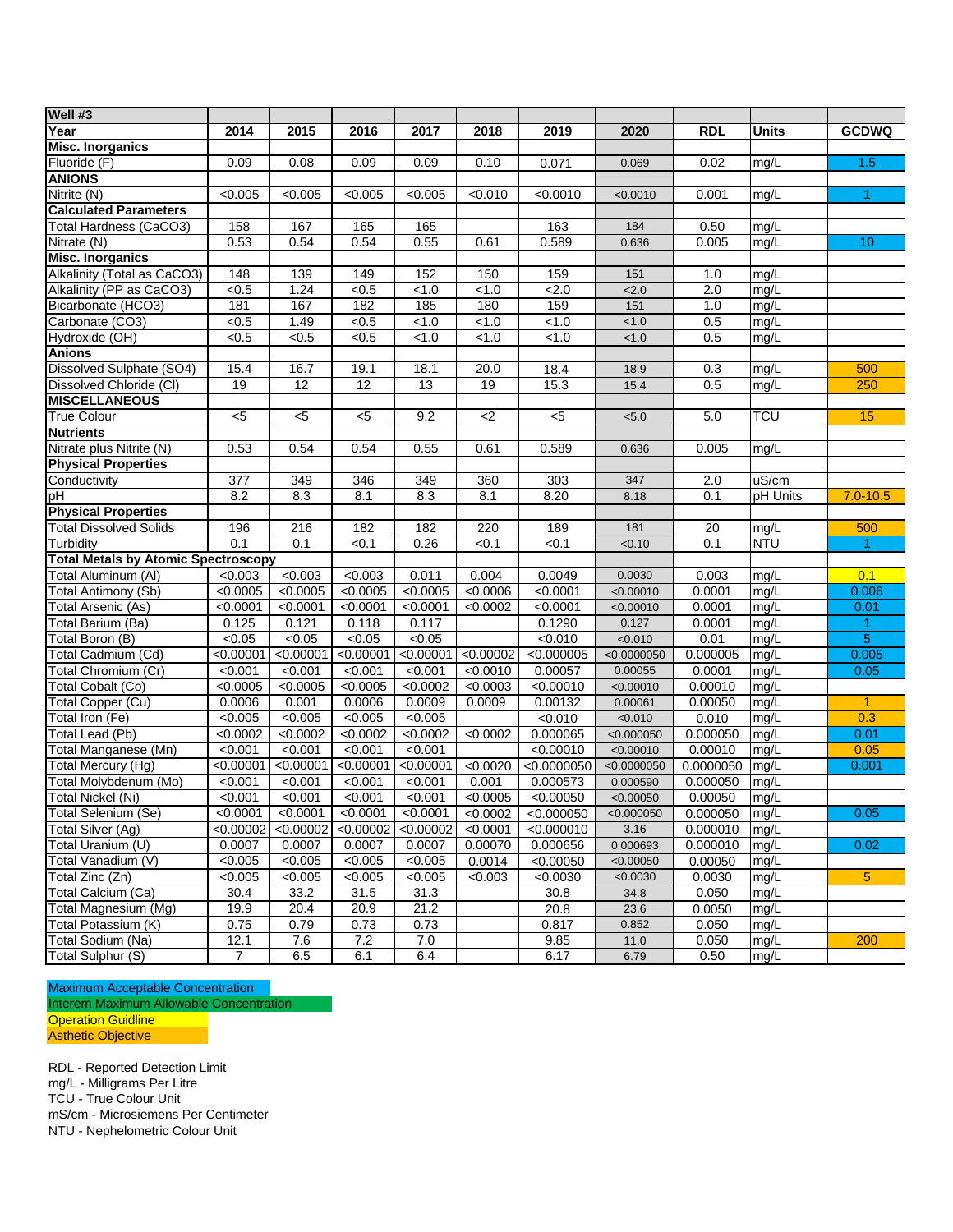| Well #4                                    |                |                |                 |                   |                   |             |             |                  |            |                      |
|--------------------------------------------|----------------|----------------|-----------------|-------------------|-------------------|-------------|-------------|------------------|------------|----------------------|
| Year                                       | 2014           | 2015           | 2016            | 2017              | 2018              | 2019        | 2020        | RDL              | Units      | <b>GCDWQ</b>         |
| <b>Misc. Inorganics</b>                    |                | <b>OFFLINE</b> |                 |                   |                   |             |             |                  |            |                      |
| Fluoride (F)                               | 0.06           |                | 0.06            | 0.06              |                   | 0.036       | 0.041       | 0.02             | mg/L       | 1.5                  |
| <b>ANIONS</b>                              |                |                |                 |                   |                   |             |             |                  |            |                      |
| Nitrite (N)                                | < 0.005        |                | < 0.005         | < 0.005           | < 0.03            | < 0.0010    | < 0.0010    | 0.001            | mg/L       | $\blacktriangleleft$ |
| <b>Calculated Parameters</b>               |                |                |                 |                   |                   |             |             |                  |            |                      |
| <b>Total Hardness (CaCO3)</b>              | 344            |                | 383             | 396               |                   | 420         | 424         | 0.50             | mg/L       |                      |
| Nitrate (N)                                | 1.42           |                | 1.44            | 1.64              | 7.8               | 1.76        | 1.75        | 0.005            | mg/L       | 10                   |
| <b>Misc. Inorganics</b>                    |                |                |                 |                   |                   |             |             |                  |            |                      |
| Alkalinity (Total as CaCO3)                | 323            |                | 338             | 356               | 370               | 362         | 351         | 1.0              | mg/L       |                      |
| Alkalinity (PP as CaCO3)                   | $\sqrt{6.5}$   |                | $\sqrt{6.5}$    | $\overline{21.0}$ | $\overline{$ -1.0 | 2.0         | 2.0         | $\overline{2.0}$ | mg/L       |                      |
| Bicarbonate (HCO3)                         | 395            |                | 412             | 434               | 450               | 362         | 351         | 1.0              | mg/L       |                      |
| Carbonate (CO3)                            | < 0.5          |                | < 0.5           | < 1.0             | < 1.0             | < 1.0       | < 1.0       | 0.5              | mg/L       |                      |
| Hydroxide (OH)                             | < 0.5          |                | < 0.5           | < 1.0             | < 1.0             | < 1.0       | 1.0         | 0.5              | mg/L       |                      |
| <b>Anions</b>                              |                |                |                 |                   |                   |             |             |                  |            |                      |
| Dissolved Sulphate (SO4)                   | 33.8           |                | 41.5            | 42.8              | 41                | 39.2        | 39.7        | 0.3              | mg/L       | 500                  |
| Dissolved Chloride (CI)                    | 78             |                | $\overline{97}$ | 110               | 110               | 101.0       | 99.5        | 0.5              | mg/L       | 250                  |
| <b>MISCELLANEOUS</b>                       |                |                |                 |                   |                   |             |             |                  |            |                      |
| <b>True Colour</b>                         | $\overline{c}$ |                | $5$             | 17.3              | 2.2               | $<$ 5       | < 5.0       | 5.0              | TCU        | 15                   |
| <b>Nutrients</b>                           |                |                |                 |                   |                   |             |             |                  |            |                      |
| Nitrate plus Nitrite (N)                   | 1.42           |                | 1.44            | 1.64              | $\overline{1.8}$  | 1.760       | 1.75        | 0.005            | mg/L       |                      |
| <b>Physical Properties</b>                 |                |                |                 |                   |                   |             |             |                  |            |                      |
| Conductivity                               | 896            |                | 959             | 1050              | 1000              | 968         | 922         | 2.0              | uS/cm      |                      |
| рH                                         | 8              |                | 7.77            | 8.26              | 7.9               | 7.95        | 8.14        | 0.1              |            | $7.0 - 10.5$         |
| <b>Physical Properties</b>                 |                |                |                 |                   |                   |             |             |                  |            |                      |
| <b>Total Dissolved Solids</b>              | 490            |                | 506             | 580               | 560               | 544         | 557         | 20               | mg/L       | 500                  |
| Turbidity                                  | < 0.1          |                | 0.15            | 1.03              | < 0.1             | 0.17        | 0.12        | 0.1              | <b>NTU</b> | 1                    |
| <b>Total Metals by Atomic Spectroscopy</b> |                |                |                 |                   |                   |             |             |                  |            |                      |
| Total Aluminum (AI)                        | < 0.003        |                | < 0.003         | 0.010             | 0.0035            | < 0.003     | < 0.0030    | 0.003            | mg/L       | 0.1                  |
| <b>Total Antimony (Sb)</b>                 | < 0.0005       |                | < 0.0005        | < 0.0005          | < 0.0006          | < 0.0001    | < 0.00010   | 0.0001           | mg/L       | 0.006                |
| Total Arsenic (As)                         | < 0.0001       |                | < 0.0001        | < 0.0001          | < 0.0002          | < 0.0001    | < 0.00010   | 0.0001           | mg/L       | 0.01                 |
| Total Barium (Ba)                          | 0.179          |                | 0.21            | 0.24              |                   | 0.2290      | 0.209       | 0.0001           | mq/L       | 1                    |
| Total Boron (B)                            | < 0.05         |                | < 0.05          | < 0.05            |                   | 0.014       | 0.012       | 0.01             | mg/L       | 5                    |
| Total Cadmium (Cd)                         | < 0.00001      |                | < 0.00001       | < 0.00001         | < 0.00002         | < 0.000005  | < 0.0000050 | 0.000005         | mg/L       | 0.005                |
| Total Chromium (Cr)                        | < 0.001        |                | < 0.001         | < 0.001           | < 0.001           | 0.00012     | 0.00012     | 0.0001           | mg/L       | 0.05                 |
| Total Cobalt (Co)                          | < 0.0005       |                | < 0.0005        | < 0.0002          | < 0.0003          | < 0.00010   | < 0.00010   | 0.00010          | mg/L       |                      |
| Total Copper (Cu)                          | 0.0008         |                | 0.0012          | 0.0016            | 0.0023            | 0.00654     | 0.00250     | 0.00050          | mg/L       | $\blacktriangleleft$ |
| Total Iron (Fe)                            | < 0.005        |                | < 0.005         | < 0.005           |                   | < 0.010     | < 0.010     | 0.010            | mg/L       | 0.3                  |
| Total Lead (Pb)                            | < 0.0002       |                | < 0.0002        | < 0.0002          | < 0.0002          | 0.000697    | 0.000314    | 0.000050         | mg/L       | 0.01                 |
| Total Manganese (Mn)                       | < 0.001        |                | < 0.001         | < 0.001           |                   | < 0.00010   | < 0.00010   | 0.00010          | mg/L       | 0.05                 |
| Total Mercury (Hg)                         | < 0.00001      |                | < 0.00001       | < 0.00001         | < 0.0020          | < 0.0000050 | < 0.0000050 | 0.0000050        | mg/L       | 0.001                |
| Total Molybdenum (Mo)                      | < 0.001        |                | < 0.001         | < 0.001           | < 0.0002          | 0.000243    | 0.000173    | 0.000050         | mg/L       |                      |
| <b>Total Nickel (Ni)</b>                   | < 0.001        |                | < 0.001         | < 0.001           | < 0.0005          | < 0.00050   | < 0.00050   | 0.00050          | mg/L       |                      |
| Total Selenium (Se)                        | 0.0001         |                | < 0.0001        | < 0.0001          | < 0.0002          | 0.000101    | < 0.000050  | 0.000050         | mg/L       | 0.05                 |
| Total Silver (Ag)                          | < 0.00002      |                | < 0.00002       | < 0.00002         | < 0.0001          | < 0.000010  | < 0.000010  | 0.000010         | mg/L       |                      |
| Total Uranium (U)                          | 0.0011         |                | 0.0012          | 0.0013            | 0.0014            | 0.00128     | 0.00124     | 0.000010         | mg/L       | 0.02                 |
| Total Vanadium (V)                         | < 0.005        |                | < 0.005         | < 0.005           | 0.001             | < 0.00050   | < 0.00050   | 0.00050          | mg/L       |                      |
| Total Zinc (Zn)                            | < 0.005        |                | < 0.005         | < 0.005           | 0.005             | 0.0217      | 0.0121      | 0.0030           | mg/L       | 5 <sup>5</sup>       |
| Total Calcium (Ca)                         | 81.4           |                | 85.4            | 89.7              |                   | 95.1        | 97.8        | 0.050            | mg/L       |                      |
| Total Magnesium (Mg)                       | 34.3           |                | 41.2            | 41.7              |                   | 44.3        | 43.7        | 0.0050           | mg/L       |                      |
| Total Potassium (K)                        | 1.48           |                | 1.89            | 1.96              |                   | 2.02        | 1.89        | 0.050            | mg/L       |                      |
| Total Sodium (Na)                          | 38.8           |                | 51.1            | 59.0              |                   | 62.0        | 59.8        | 0.050            | mg/L       | 200                  |
| Total Sulphur (S)                          | 13             |                | 14.1            | 15.5              |                   | 14.6        | 14.8        | 0.50             | mg/L       |                      |
|                                            |                |                |                 |                   |                   |             |             |                  |            |                      |

Maximum Acceptable Concentration Interem Maximum Allowable Concentration Operation Guidline Asthetic Objective